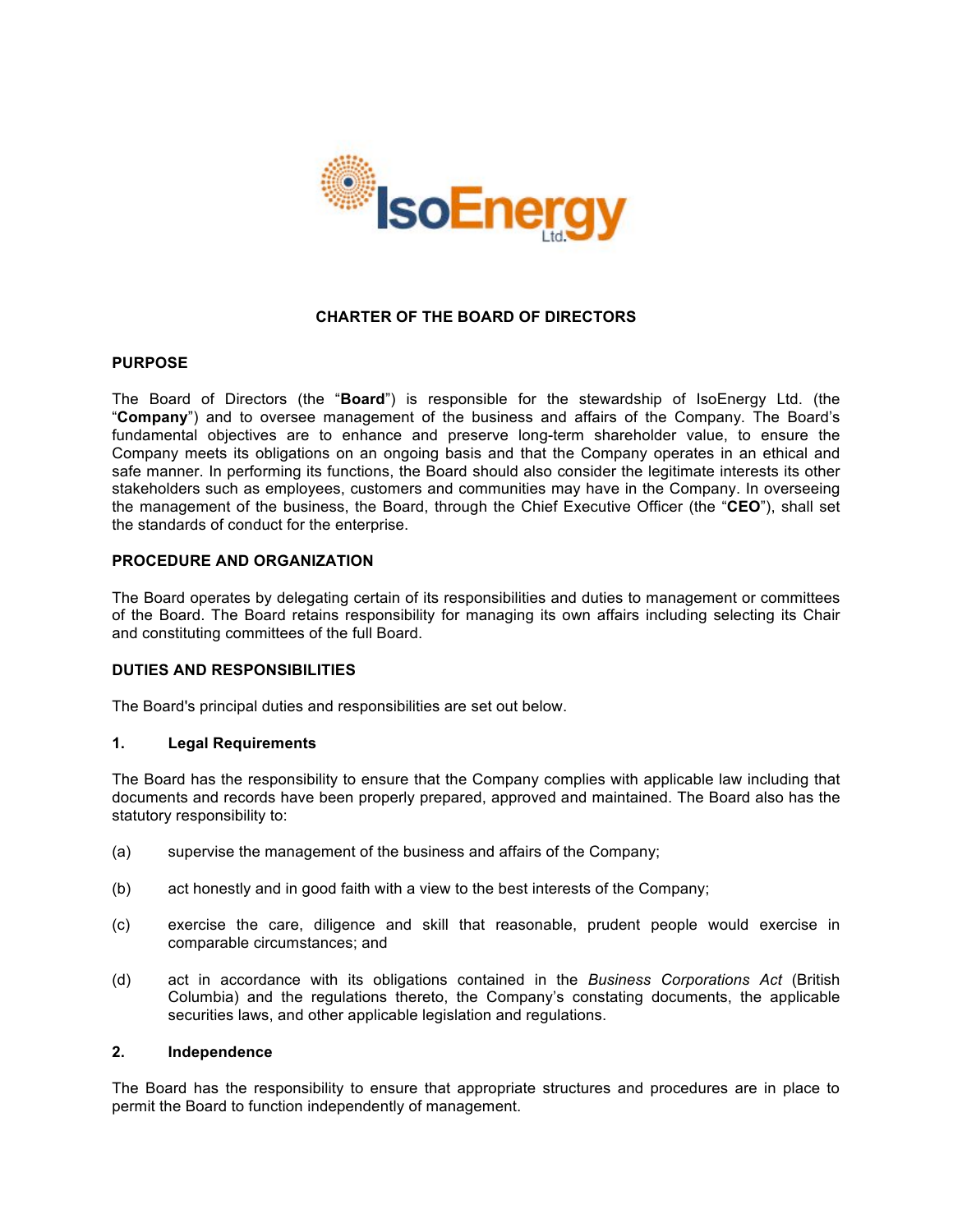## **3. Strategy Determination**

The Board has the responsibility to:

- (a) at least annually, participate with management, in the development of, and ultimately approve, the Company's strategic plan, taking into account, among other things, the opportunities and risks of the Company's business;
- (b) approve annual capital and operating budgets that support the Company's ability to meet its strategic objectives;
- (c) approve the entering into, or withdrawing from, lines of business that are, or are likely to be, material to the Company;
- (d) approve financial and operating objectives used in determining compensation if they are different from the strategic, capital or operating plans referred to above;
- (e) approve material divestitures and acquisitions;
- (f) monitor the Company's progress towards its strategic objectives, and revise and alter its direction through management in light of changing circumstances;
- (g) conduct periodic reviews of human, technological and capital resources required to implement the Company's strategy and the regulatory, cultural or governmental constraints on the business; and
- (h) review, at every regularly scheduled Board meeting if feasible, recent developments that may affect the Company's strategy, and advise management on emerging trends and issues.

#### **4. Financial and Corporate Issues**

The Board has the responsibility:

- (a) to take reasonable steps to ensure the integrity and effectiveness of the Company's internal control and management information systems, including the evaluation and assessment of information provided by management and others (e.g., external auditors) about the integrity and effectiveness of the Company's internal control and management information systems;
- (b) to review operating and financial performance relative to budgets and objectives;
- (c) to approve the annual financial statements and notes thereto, management's discussion & analysis of financial condition and results of operations contained in the annual report, the annual information form (if applicable) and the management information circular; and
- (d) upon recommendation by the Audit Committee and subject to confirmation by the shareholders of the Company at each annual meeting, to appoint the external auditors for the Company and upon recommendation by the Audit Committee, to approve the auditor's fees for audit services.

### **5. Managing Risk**

The Board has the responsibility to safeguard the assets and business of the Company, identify and understand the principal risks of the Company's business, to achieve a proper balance between risks incurred and the potential return to shareholders, and to ensure that there are systems in place which effectively monitor and manage those risks with a view to the long-term viability of the Company.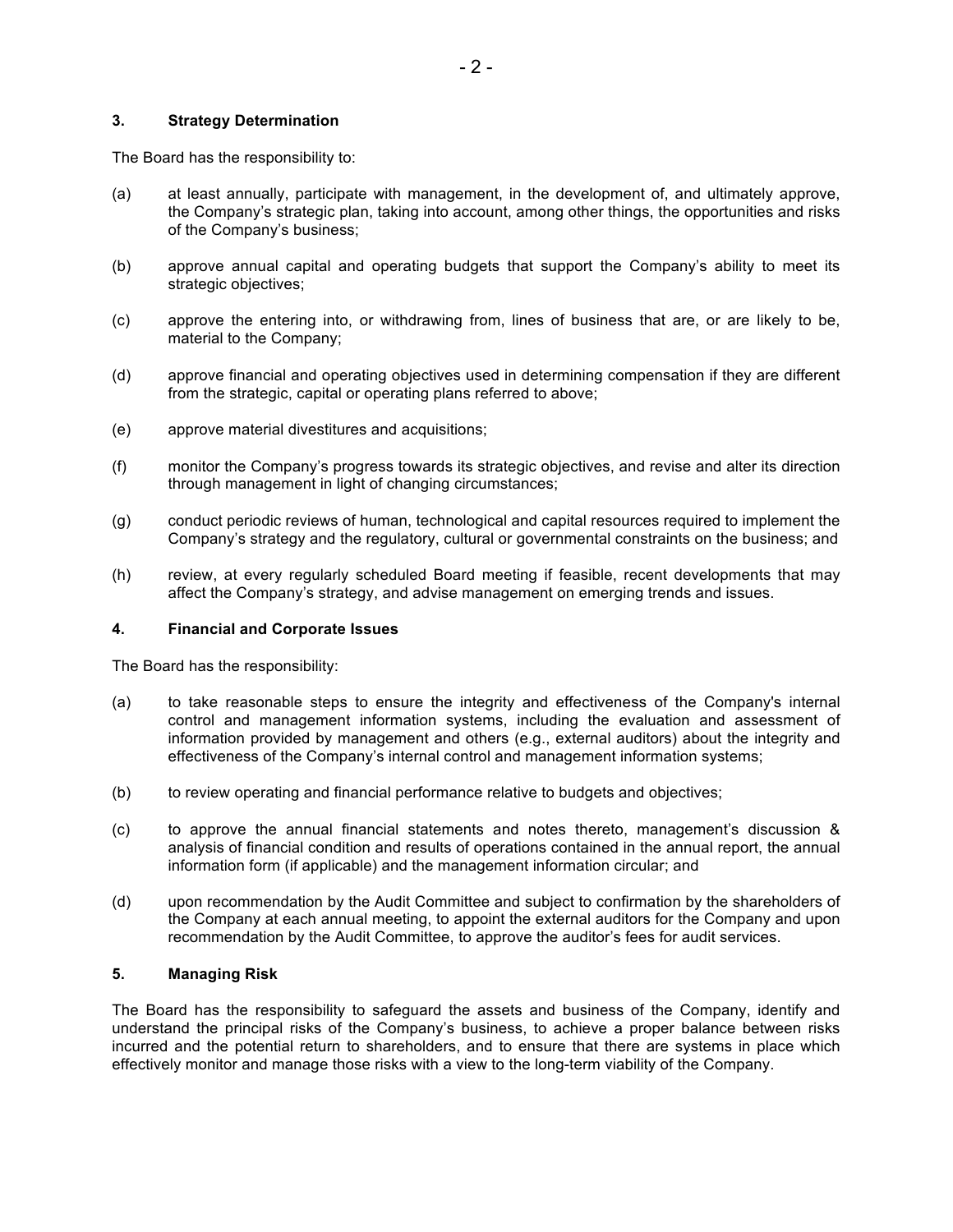## **6. Compensation and Human Resources**

The Board has the responsibility:

- (a) to appoint the CEO (and develop a position description for the CEO) and with the advice of the compensation and governance committee of the Board (the "**Compensation Committee**") to develop objectives that the CEO is responsible for achieving and to monitor and assess CEO's performance against those objectives;
- (b) to provide advice and counsel to the CEO in the execution of the duties of the CEO;
- (c) to the extent possible, to satisfy itself as to the integrity of the CEO and other senior officers and satisfy itself that the CEO and other senior officers are creating a culture of integrity throughout the Company;
- (d) to approve certain decisions relating to senior management, including the:
	- (i) appointment and discharge of all senior officers;
	- (ii) compensation and benefits for all senior officers;
	- (iii) acceptance by the CEO of any outside directorships on public companies or any significant public service commitments;
- (e) to ensure that adequate provision has been made to train and develop management and for the orderly succession of the CEO and the other senior officers; and
- (f) to consider, and if considered appropriate, approve, incentive-compensation plans and equitybased plans of the Company.

#### **7. Environment, Health and Safety**

The Board has the responsibility:

- (a) to review and monitor the policies and activities of the Company relating to environment, health and safety matters to ensure compliance with applicable laws, legislation and policies;
- (b) to review environmental, health and safety compliance issues incidents to determine that the Company is taking all necessary action in respect of those matters and that the Company has been duly diligent in carrying out its responsibilities and activities in that regard; and
- (c) to review and consider potential liabilities and obligations in respect of environmental, health and safety matters and their potential financial impact on the Company.

#### **8. Policies, Procedures and Compliance**

The Board has the responsibility:

- (a) to ensure that the Company operates at all times within applicable laws and regulations and to the highest ethical and moral standards;
- (b) to approve and monitor compliance with significant policies and procedures by which the Company is operated;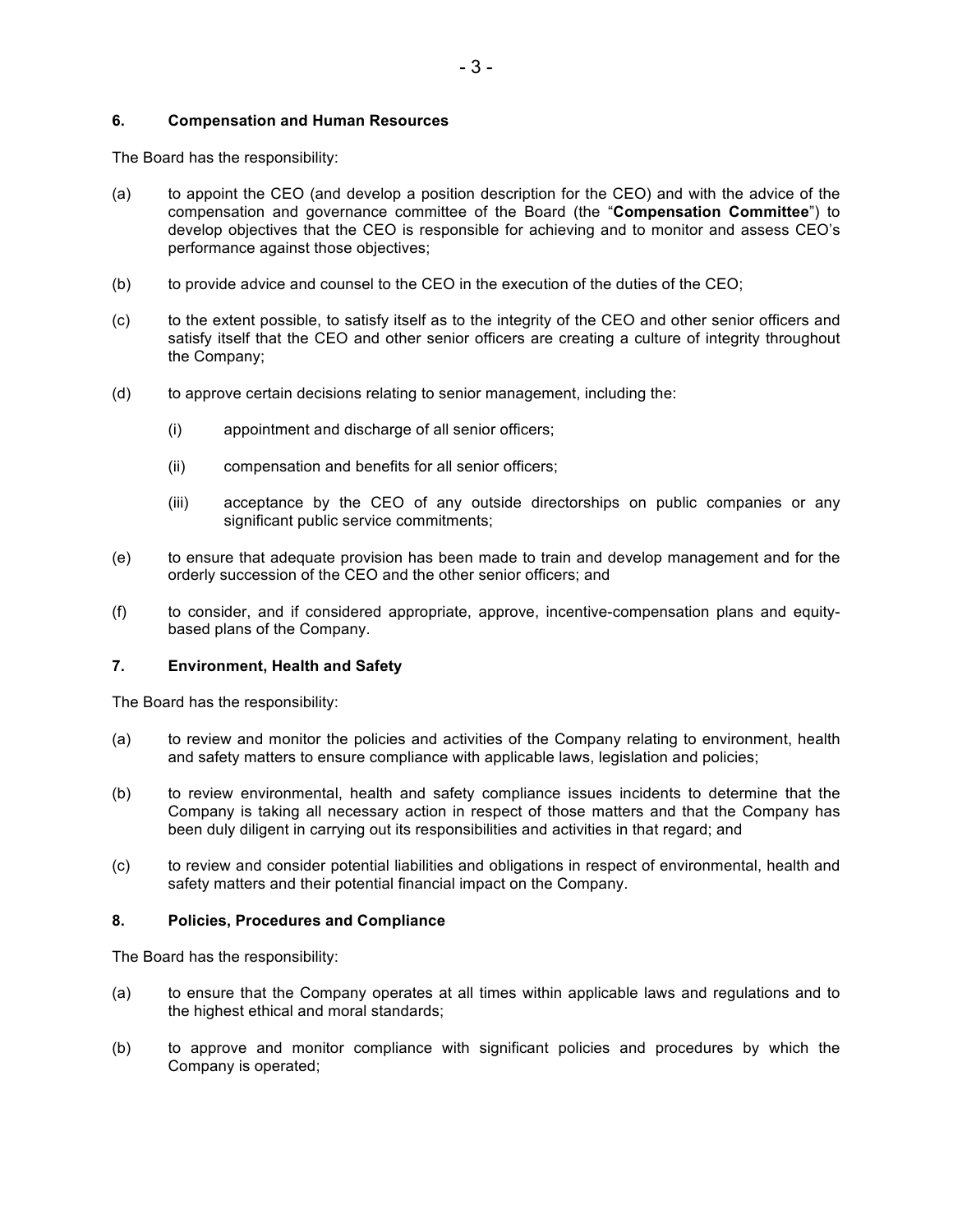- (c) to ensure the Company sets high environmental standards in its operations and is in compliance with environmental laws and legislation;
- (d) to ensure the Company has in place appropriate programs and policies for the health and safety of its employees in the workplace; and
- (e) to review significant new corporate policies or material amendments to existing policies (including, for example, policies regarding business conduct, conflict of interest and the environment).

#### **9. Governance**

The Board has the responsibility:

- (a) to appoint Board committees, including an Audit Committee, and delegate to those committees any powers of the Board permitted to be delegated pursuant to the *Business Corporations Act* (British Columbia) and the Company's constating documents;
- (b) develop, to the extent considered appropriate, position descriptions for the chairman of the Board, the chairman of each committee and individual directors;
- (c) to review the size and composition of the Board and approve nominations for candidates for election to the Board, with a view to ensuring that the Board is comprised of directors with the necessary skills and experience to facilitate effective decision-making;
- (d) to develop the Company's approach to corporate governance; and
- (e) to review annually its charter and the performance of the Board as a whole, Board committees, the Chair of the Board, the Chair of the committees and individual directors to ensure that the Board and the committees are operating effectively.

#### **10. Reporting and Communication**

The Board has the responsibility:

- (a) to adopt a communication or disclosure policy for the Company and ensure that the Company has in place effective communication processes to enable it to communicate effectively with shareholders and other stakeholders and with financial, regulatory and other institutions and agencies;
- (b) to ensure that material information is accurately reported to shareholders, other security holders and regulators on a timely and regular basis in accordance with all applicable securities laws;
- (c) to ensure that the financial results are reported fairly and in accordance with generally accepted accounting principles and all applicable securities laws;
- (d) to ensure the timely reporting of any developments that could have a significant and material impact on the value of the Company; and
- (e) to report annually to shareholders on its stewardship of the affairs of the Company for the preceding year.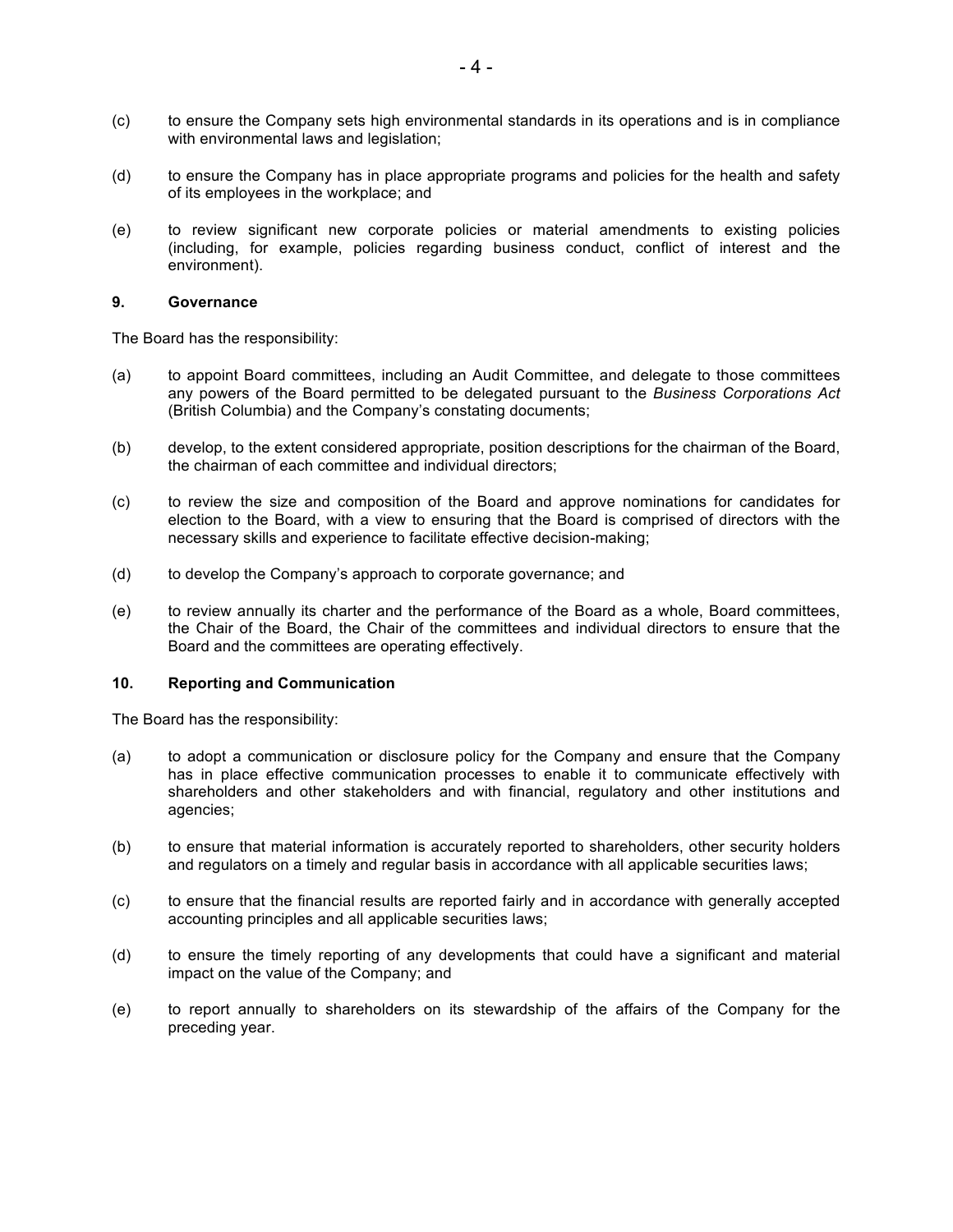# **11. Outside Consultants or Advisors**

At the Company's expense, the Board may retain, when it considers it necessary or desirable, outside consultants or advisors to advise the Board independently on any matter. The Board shall have the sole authority to retain and terminate any such consultants or advisors, including sole authority to review a consultant's or advisor's fees and other retention terms.

Directors are permitted to engage outside legal or other advisor at the expense of the Company where for example he or she is placed in a conflict position through activities of the Company, but any such engagement is subject to the prior approval of the Compensation Committee.

# **12. Meetings**

The Board shall meet at least quarterly and shall have additional meetings as required or appropriate to consider other matters. In addition, the Board shall meet, as it considers appropriate to consider strategic planning of the Company. Attendance at each meeting shall be recorded. The Board should also meet separately from management as considered appropriate to ensure that the Board functions independently of management. The independent directors should meet with no members of management present as considered appropriate.

# **THE CHAIR**

The Chair is accountable to the Board and shall have the duties of a member of the Board as set out in applicable corporate law and in the Company's constating documents and as otherwise determined by the Board. The Chair is responsible for the management, development and effective performance of the Board and leads the Board to ensure that it fulfills its duties as required by law and as set out in the Board Charter.

The Chair shall be appointed annually by the Board and shall have such skills and abilities appropriate to the appointment of Chair as shall be determined necessary and desirable by the Board.

Where a vacancy occurs at any time in the position of Chair, it shall be filled by the Board. The Board may remove and replace the Chair at any time.

## **1. Duties of the Chair**

The Chair is responsible to:

- (a) organize the Board to function independently of management;
- (b) promote ethical and responsible decision making, appropriate oversight of management and best practices in corporate governance;
- (c) ensure that the Board works as a cohesive team and provides the leadership essential for this purpose;
- (d) ensure that the responsibilities of the Board are well understood by both the Board and management, and that the boundaries between Board and management responsibilities are clearly understood and respected;
- (e) manage the affairs of the Board, including ensuring that the Board is organized properly, functions effectively and meets its obligations and responsibilities;
- (f) act as a liaison between the Board and senior management to ensure that relationships between the Board and senior management is professional and constructive;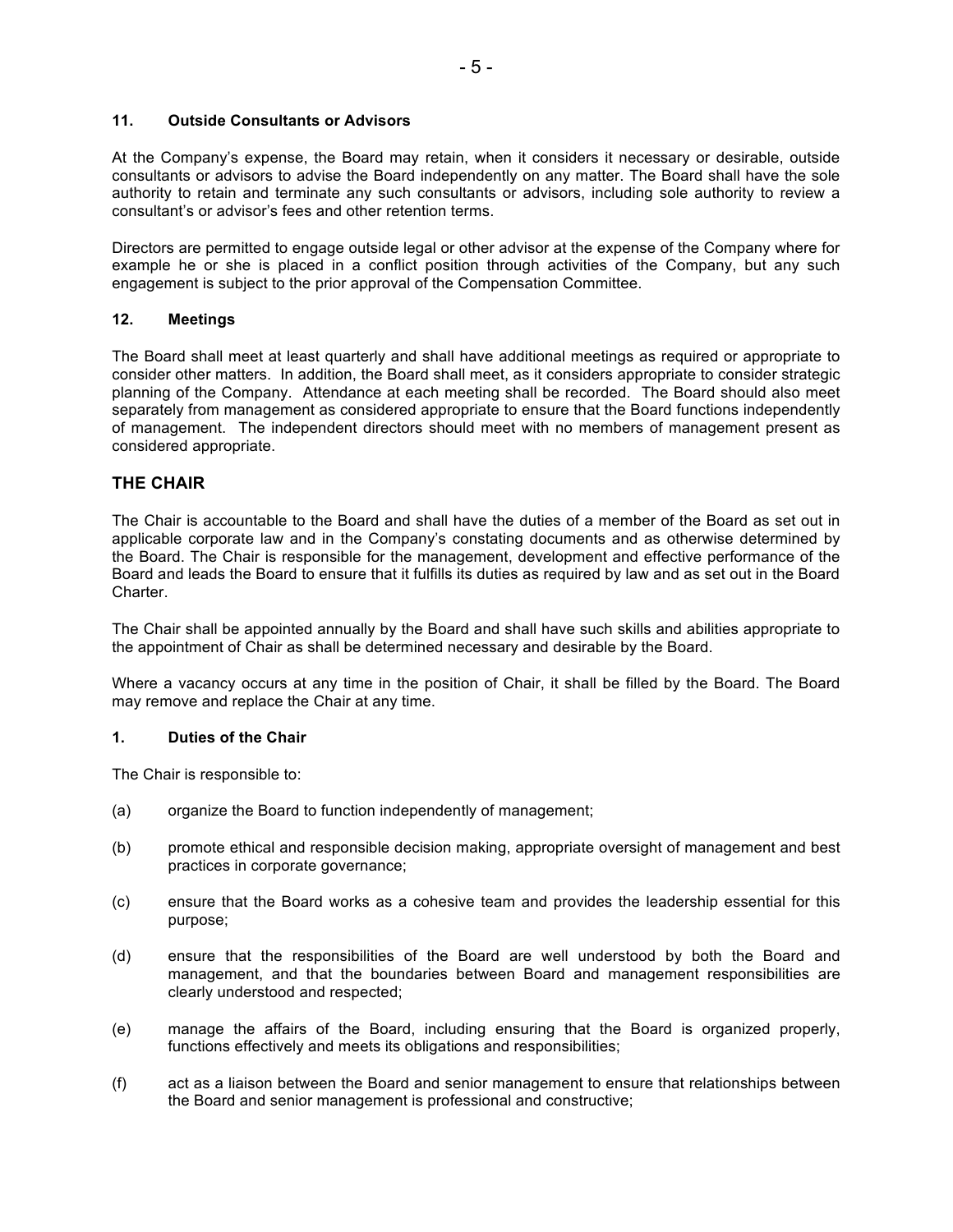- (g) provide advice, counsel and mentorship to other members of the Board, the CEO and other senior members of management;
- (h) lead the Board in establishing, reviewing and monitoring the strategy, goals, objectives and policies of the Company;
- (i) communicate all major developments and issues to the Board in a timely manner, initiate opportune discussion of such matters and ensure provision to the Board of sufficient information to permit the Board to fulfill its oversight responsibilities;
- (j) communicate with all members of the Board to co-ordinate their input, ensure their accountability and provide for the effectiveness of the Board and its committees;
- (k) adopt procedures to ensure that the Board can conduct its work effectively and efficiently, including committee structure and composition, scheduling, and management of meetings;
- (l) ensure that, where functions are delegated to appropriate committees, the functions are carried out and results are reported to the Board;
- (m) determine, in consultation with the Board and management, the time and places of the meetings of the Board and of the annual meeting of shareholders;
- (n) co-ordinate with management and the company secretary to ensure that matters to be considered by the Board are properly presented and given the appropriate opportunity for discussion;
- (o) ensure the Board has the opportunity to meet without members of management present on a regular basis;
- (p) assist in the preparation of the agenda of the Board meetings;
- (q) preside as chair of each meeting of the Board and as chair of each meeting of the shareholders of the Company; and
- (r) carry out other duties as requested by the Board as a whole, depending on need and circumstance.

# **RESPONSIBILITIES OF INDIVIDUAL DIRECTORS**

#### **1. Corporate Stewardship**

Each Director has the responsibility to:

- (a) represent the best interests of the Company and its shareholders, assist in the maximization of shareholder value and work towards the long-term success of the Company;
- (b) advance the interests of the Company and the effectiveness of the Board by bringing his or her knowledge and experience to bear on the strategic and operational issues facing the Company;
- (c) provide constructive counsel to and oversight of management;
- (d) respect the confidentiality of information and matters pertaining to the Company;
- (e) maintain his or her independence, generally and as defined under applicable securities laws, and objectivity;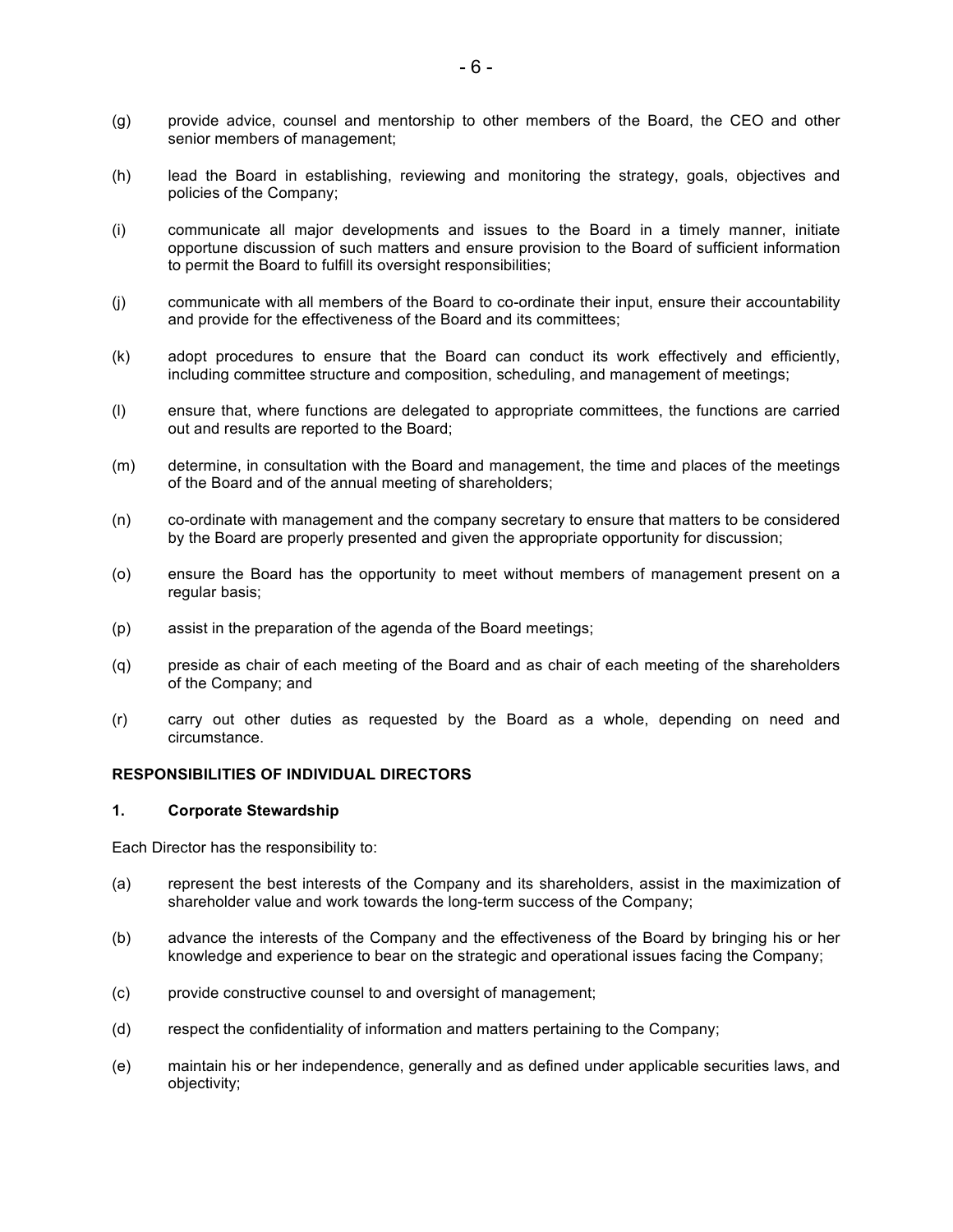- (f) be available as a resource to the Board; and
- (g) fulfill the legal requirements and obligations of a director and shall develop a comprehensive understanding of the statutory and fiduciary roles of a director.

# **2. Responsibilities of Integrity and Loyalty**

Each Director has the responsibility to:

- (a) comply with the Company's Code of Business Ethics;
- (b) disclose to the Secretary, prior to the beginning of his or her service on the Board, and thereafter as they arise, all actual and potential conflicts of interest; and
- (c) disclose to the Chair of the Board, in advance of any Board vote or discussion, if the Board or a committee of the Board is deliberating on a matter that may affect the Director's interests or relationships outside the Company and abstain from discussion and/or voting on such matter as determined to be appropriate.

## **3. Responsibilities of Diligence**

Each Director has the responsibility to:

- (a) prepare for each Board and committee meeting by reading the reports, minutes and background materials provided for the meeting;
- (b) attend in person the annual meeting of the shareholders of the Company and attend all meetings of the Board and all meetings of committees of the Board of which the Director is a member, in person or by telephone, video conference, or other communication facilities that permit all persons participating in the meeting to communicate with each other; and
- (c) as necessary and appropriate, communicate with the Chair and with the CEO between meetings, including to provide advance notice of the Director's intention to introduce significant and previously unknown information at a Board meeting.

## **4. Responsibilities of Effective Communication**

Each Director has the responsibility to:

- (a) participate fully and frankly in the deliberations and discussions of the Board;
- (b) encourage free and open discussion of the Company's affairs by the Board;
- (c) establish an effective, independent and respected presence and a collegial relationship with other Directors;
- (d) focus inquiries on issues related to strategy, policy, and results;
- (e) respect the CEO's role as the chief spokesperson for the Company and participate in external communications only at the request of, with the approval of, and in coordination with, the Chair and the CEO;
- (f) communicate with the Chair and other Directors between meetings when appropriate;